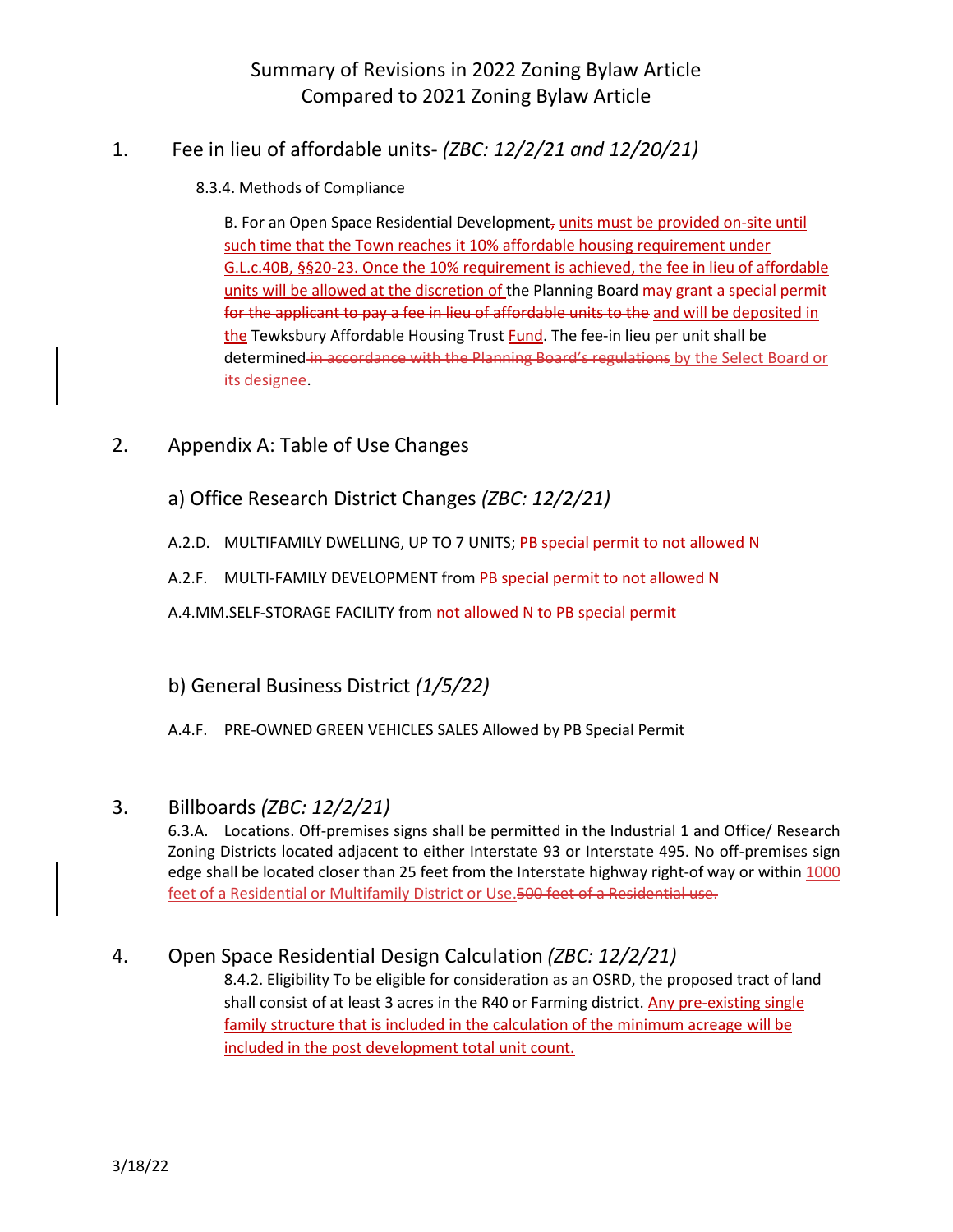### 5. Sidewalks *(ZBC: 12/2/21)*

6.1.11. Requirements for Business, Industrial, or Other Nonresidential Parking Facilities

D. Sidewalks. Sidewalks are required within the site where necessary for safe pedestrian access and circulation. There shall be a marked pedestrian aisle at each entrance to the building served by the parking lot. Sidewalks are required along all public ways to which the site abuts and must be connected to the sidewalks and pedestrian aisles within the site to provide safe access to entrance(s) to the building from the public way(s). Sidewalks shall be constructed in accordance with the Planning Board's Subdivision Rules and Regulationsstandards set forth by the Department of Public Works (DPW). It may be determined by the DPW during the pre-hearing interdepartmental review that a predetermined fee for use on the public way may be more advantageous to the Town at the time of permitting. This determination rests solely with the DPW.

#### 6.1.2 Applicability

E. The Planning Board in considering a project under a Site Plan Review may allow for waivers of Section 6.1, Off-Street Parking and Loading Area Requirements, with the exception of 6.1.11.D.

## 6. 6.1.12 Landscaping Requirements *(ZBC: 12/2/21, ZBC 2/2/22)*

- B. Any parking lot with more than 40 parking spaces shall include a landscaped area(s) not less than 5% of the total area of the parking lot. Landscaped area(s) shall be provided with a minimum width of at least 10 feet, curbing and native shade trees of at least 12 feet in height or such other landscaping as may be required by the Planning Board.
- C. Planted Area Requirements. Areas shall be planted with native plant species and shall contain an appropriate mix of flowers, shrubs, hedges and trees. Native plant species shall be appropriate to proposed use, siting, soils, and other environmental conditions. Where the Planning Board determines that the planting of trees is impractical, the applicant may substitute native shrubbery for trees.
- D. Shrubs and Hedges. Native shrubs and hedges shall be at least 2 feet in height at the time of planting, and have a spread of at least 18 inches.
- E. Grass. Grass is preferable to mulch where practical.

#### (New F.) The use of pollinators is encouraged.

- H. Tree Requirements. Native deciduous trees shall be at least 2 inches in caliper as measured 6 inches above the root ball at time of planting. Deciduous trees shall be expected to reach a height of 20 feet within 8 years after planting. Native evergreens shall be a minimum of 8 feet in height at the time of planting.
- J. Screening Maintenance. Plantings that are installed to serve as a screening buffer according to an approved site plan shall be maintained as a screening buffer by the owner in perpetuity.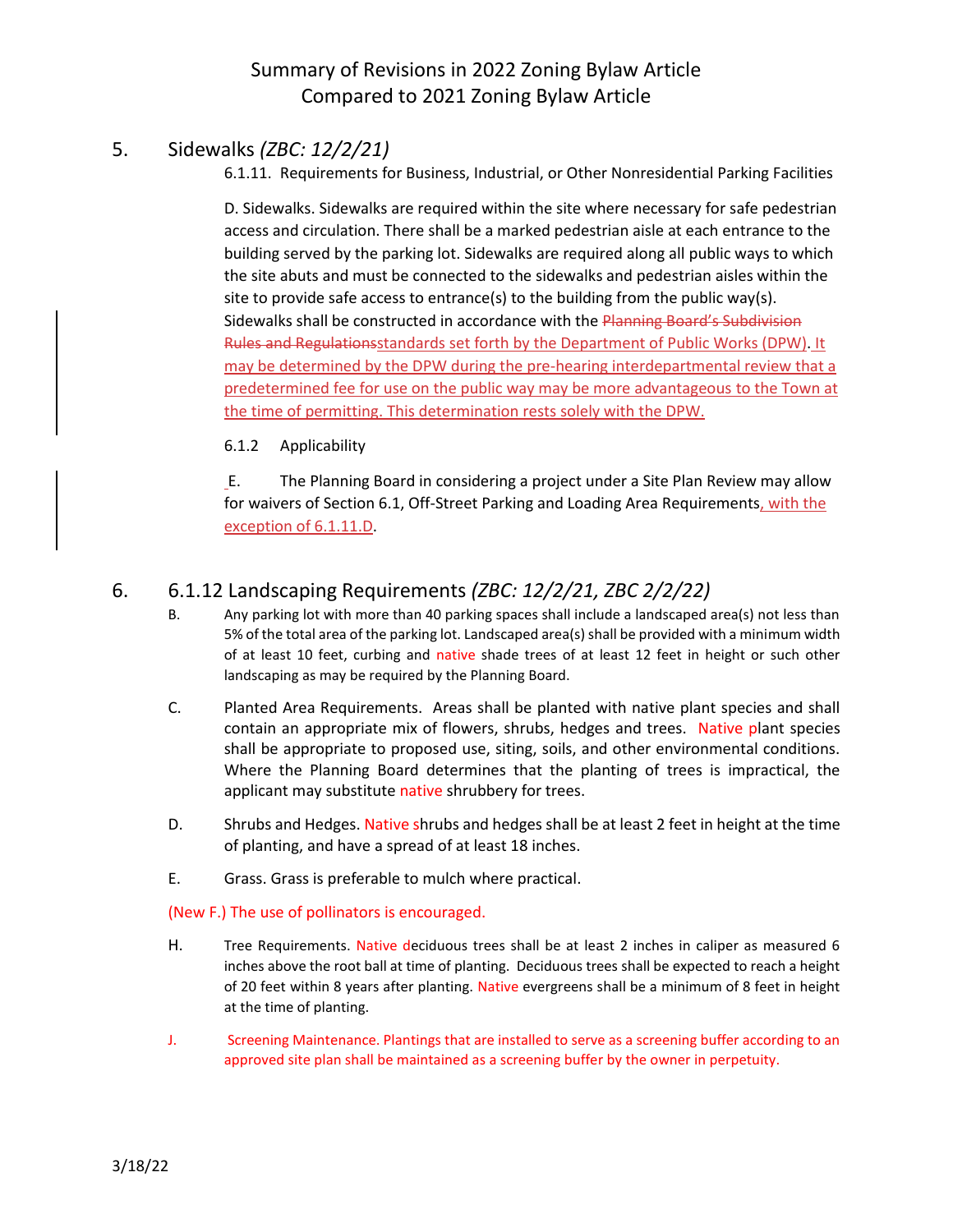7. Appendix A: Table of Uses Changes *(ZBC: 12/2/21)* A.1.D. NON-PROFIT OUTDOOR RECREATION, E.G., SWIMMING, HIKING, PICNICKING, FISHING NOT INCLUDING COMMERCIAL OUTDOOR RECREATION

A.2.H LIVE/WORK UNITS OR ARTIST LOFT OR LIVE/WORK UNITS

A.4.E USED PRE-OWNED AUTOMOTIVE SALES

A.4.L. PERSONAL SERVICE ESTABLISHMENT, BUSINESS OR PROFESSIONAL OFFICE

### 8. Definition Changes

BUILDING HEIGHT: The height of a building measured as the vertical distance from the grade plane to the average height of the highest point of the roof surface. Not included are spires, cupolas, antennae, or similar parts of structures which do not enclose potentially habitable floor space. *(ZBC: 12/2/21)*

GRADE PLANE: A reference plane representing the average of finished ground level adjoining the building at all exterior walls. Where the finished ground level slopes away from the exterior walls, the reference plane shall be established by the lowest points within the area between the building and the lot line or, where the lot line is more than 6 feet  $(1829 \text{ mm})$  from the building, between the building and a point 6 feet (1829 mm) from the building. *(ZBC: 12/2/21)*

GROSS FLOOR AREA: The floor area within the inside perimeter of the exterior walls of a building, without deducting for stairways, ramps, closets, the thickness of interior walls or other features. *(ZBC: 12/2/21)*

MOBILE HOME and or MANUFACTURED HOME (HUD): Any vehicle without motor power designed, constructed, reconstructed or added to by means of accessories in a manner to permit the use and occupancy as a one family dwelling unit; whether resting on wheels, foundation structures, or other support; but constructed so as to permit its occasional movement over a street or highway. *(ZBC: 1/5/22)*

GREEN MOTOR VEHICLE: A vehicle that can be powered by alternative fuels and advanced vehicle technologies and include but are not limited to hybrid electric vehicles, pug-in hybrid electric vehicles, battery electric vehicles, compressed-air vehicles, hydrogen and fuel-cell vehicles, flexible-fuel vehicles, natural gas vehicles, clean diesel vehicles, and blends of biodiesel and ethanol fuel or gasohol. *(ZBC: 1/5/22)*

STEEL STORAGE UNIT: Something that is generally portable or movable. *(ZBC: 12/2/21)*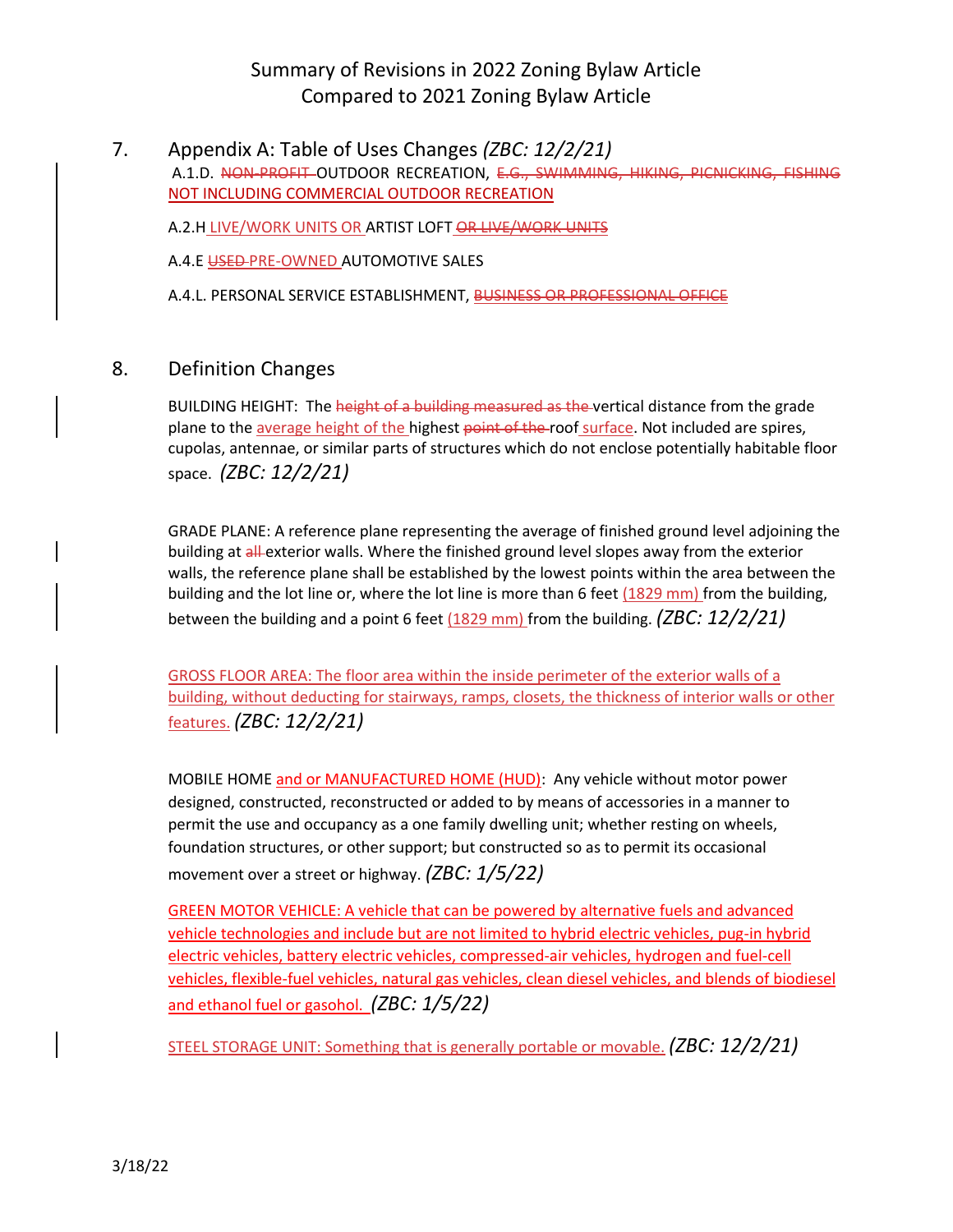STORY: The portion of a building contained between any floor and the floor or roof next above it, but not including the lowest portion so contained if more than 1/2 of such portion is below the mean finished grade of the ground adjoining such building.

STORY: That portion of a building included between the upper surface of a floor and the upper surface of the floor or roof next above (see "Basement," "Building height," "Grade plane" and "Mezzanine"). A story is measured as the vertical distance from top to top of two successive tiers of beams or finished floor surfaces and, for the topmost story, from the top of the floor finish to the top of the ceiling joists or, where there is not a ceiling, to the top of the roof rafters. *(ZBC: 12/2/21)*

STORY ABOVE GRADE PLANE. Any story having its finished floor surface entirely above grade plane, or in which the finished surface of the floor next above is: 1. More than 6 feet (1829 mm) above grade plane; or 2. More than 12 feet (3658 mm) above the finished ground level at any point. *(ZBC: 12/2/21)*

## 9. Bicycles *(ZBC: 12/20/21)*

3.6.C.9 Adequacy of parking, and loading spaces-, and bike racks.

6.1.1.A Provide for safe and convenient vehicular and bicycle parking areas and delivery areas;

6.1.13.G The following uses are exempt from bicycle parking requirements: place of worship, cemetery, funeral home, automotive repair shop, car wash, or gas station.

6.4.A.2 The maximum front setback may be increased to accommodate amenities such as a plaza, square, courtyard, recessed entrance, sidewalk, multi-use path, raised terrace, façade offsets, bike racks or outdoor dining, but not for automobile use.

## 10. Family Suites *(ZBC: 1/5/22)*

7.1 A Family Suite is allowed as an accessory use in a single-family dwelling in R40, F, TD, MF and VR districts in accordance with the following requirements and by special permit of the Planning Board. Except as noted, these requirements are not subject to relief through a variance.

7.1.I Annual certification by notarized affidavit shall be provided to the Building Commissioner Town Clerk's Office that the owner of the property, except for bona fide temporary absence, occupies one of the two dwelling units as a primary residence. Failure to provide a certified affidavit on an annual basis shall be sufficient cause for the Planning Board to revoke Site Plan Review Special Permit. In the case of a family suite unit approved as of right, fFailure to provide a certified affidavit on an annual basis shall represent sufficient cause for the Building Commissioner to issue a Notice of Zoning Violation to the owner and to undertake such remedial action as the Building Commissioner may determine is necessary.

### 11. Accessory Building Height *(ZBC: 1/5/22)*

5.3.1.E.1 An accessory building or structure shall not exceed 1-1/2 stories nor 20 feet in height to the highest roof surface above the average grade around the structure.